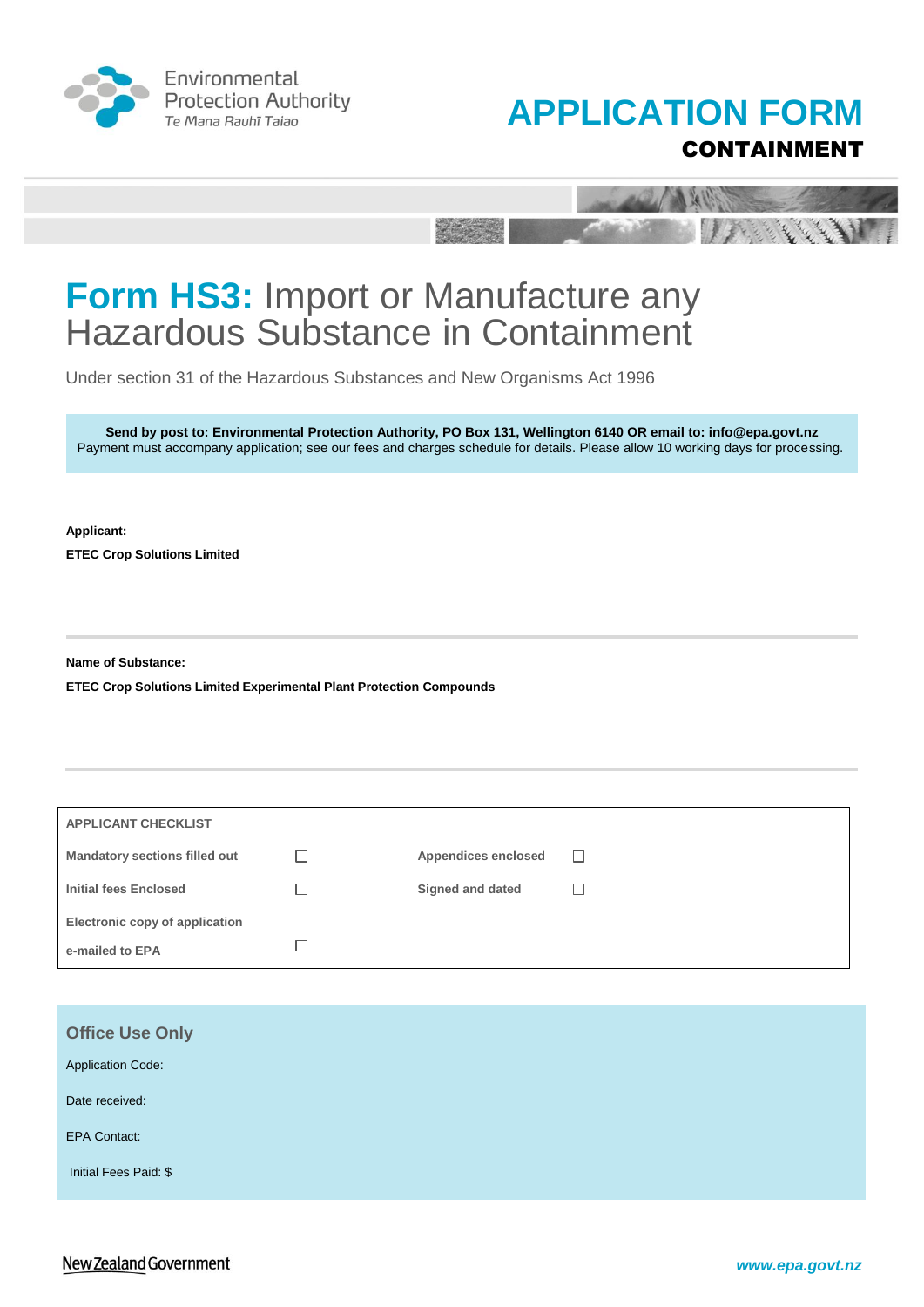Application Version No: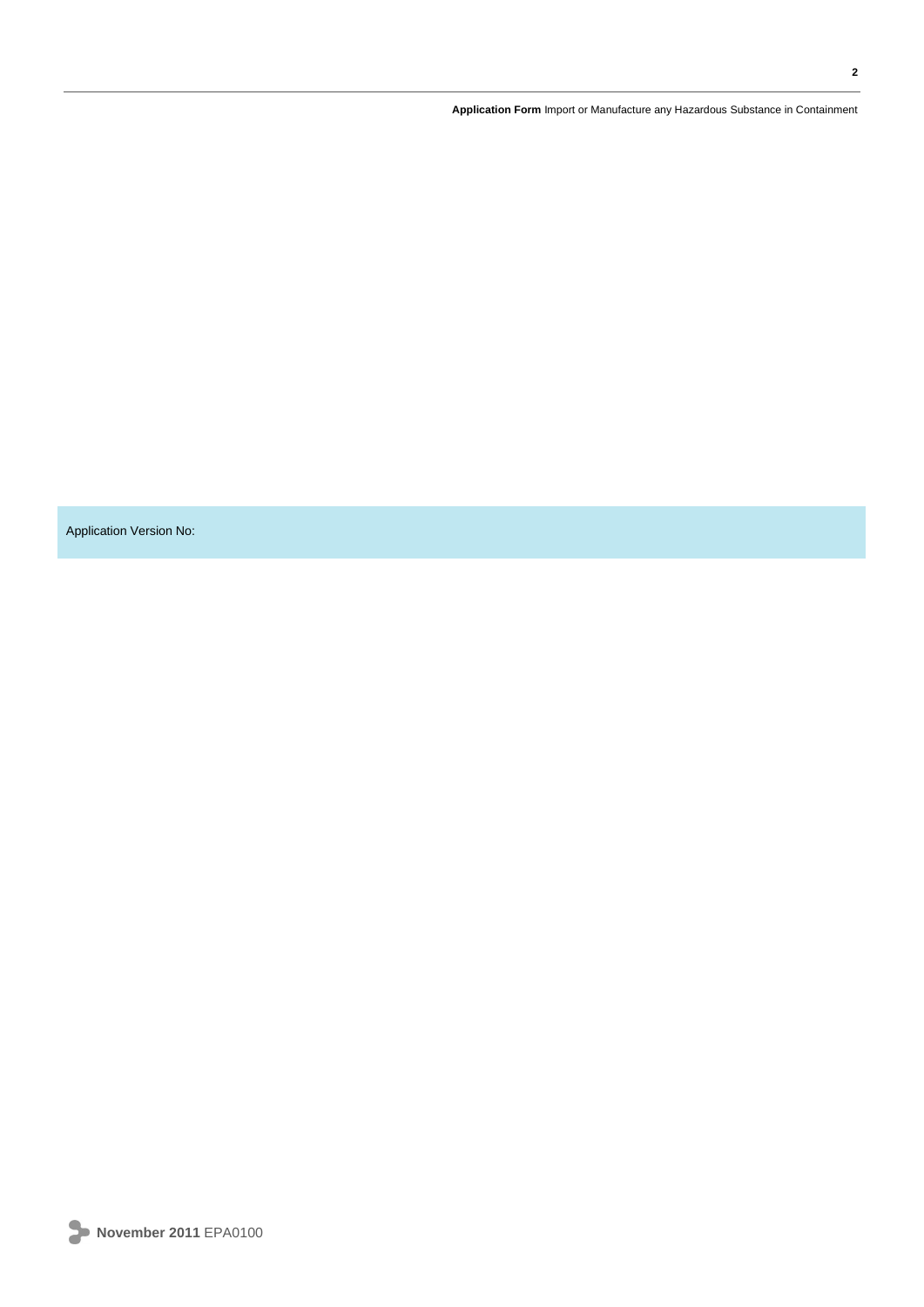## Important

You can talk to an applications advisor at the EPA who can help you scope and prepare your application. We need all relevant information early on in the application process. Quality information up front will speed up the process.

This application form may be used to seek approvals for more than one hazardous substance where the substances are related, for example a concentrated compound (active ingredient) and its related formulations, or a range of substances for similar purposes to be tested in a field trial.

Any extra material that does not fit in the application form must be clearly labelled, cross-referenced, and included in an Appendix to the application form.

Commercially sensitive information must be collated in a separate Appendix.

Unless otherwise indicated, all sections of this form must be completed for the application to be progressed.

You can get more information at any time by contacting us. One of our staff members will be able to help you.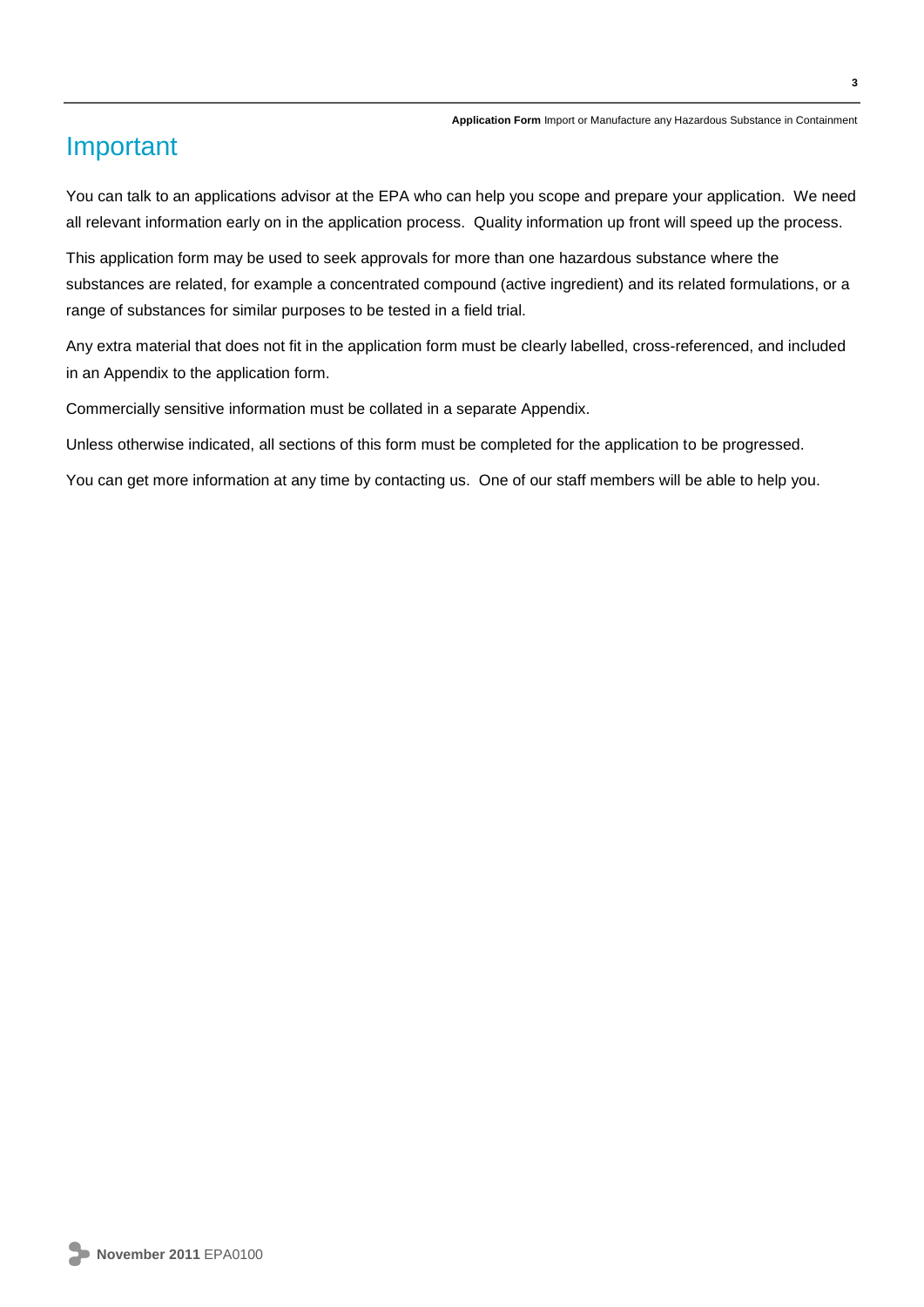## Section One – Applicant Details

**1.1 Name and postal address in New Zealand of the organisation making the application:**

Name: ETEC Crop Solutions Limited

Address: P O Box 51584, Pakuranga 2140, Auckland

Phone: 09 574 5403

Fax: 09 574 5431

### **1.2 The applicant's location address in New Zealand (if different from above):**

Address: 31 Tamaki Bay Drive

Pakuranga 2010

Auckland

## **1.3 Name of the contact person for the application:**

This person should have sufficient knowledge to respond to queries and either have the authority to make decisions on behalf of the applicant that relate to processing the application, or have the ability to go to the appropriate authority.

Name: Brian Smith

Position: Technical Manager

Address: As above

Phone: 09 574 5403

Fax: As above

Email: bsmith@etec.co.nz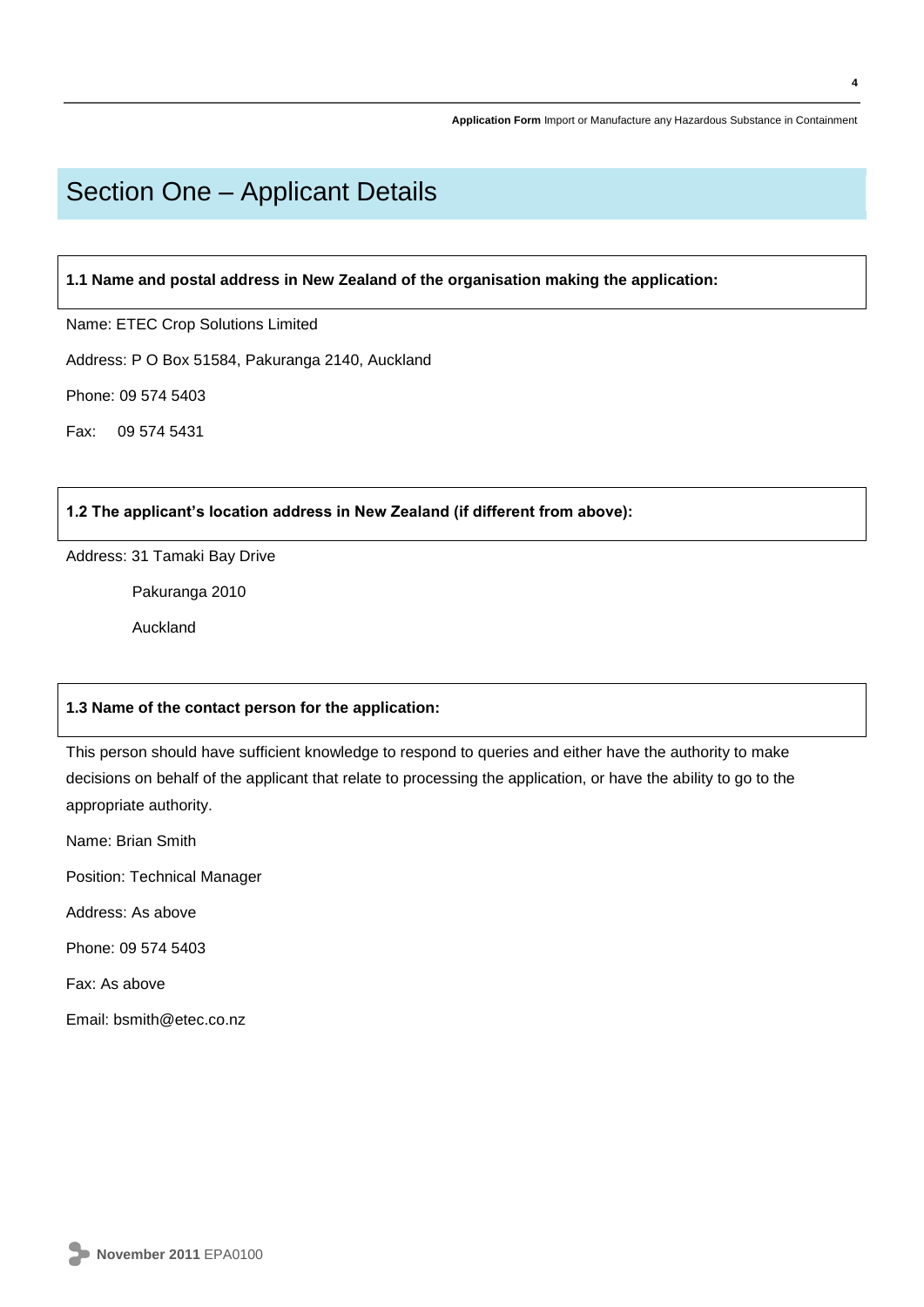## Section Two – Application Type and Related Approvals Required

This form is only to be used for an application to import a hazardous substance into containment or manufacture a hazardous substance in containment.

If you are making the application for some other reason, you will need a different form.

## **2.1 Is this application to manufacture or import a hazardous substance in containment for any of the following purposes:**

Containment applications can only be made for a limited range of purposes. In particular it is not intended for commercial manufacture or sale.

| Small amounts of any hazardous substance for use as an analytical standard where approval to         |                 |                |
|------------------------------------------------------------------------------------------------------|-----------------|----------------|
| import or manufacture that substance has been declined?                                              | Yes             | $\boxtimes$ No |
| Research on any hazardous substance to acquire information for use in assessing that substance       |                 |                |
| for a HSNO approval?                                                                                 | Yes             | $\boxtimes$ No |
| Research and development on any hazardous substance?                                                 | $\boxtimes$ Yes | $\Box$ No      |
| Use in an emergency?                                                                                 | ∏ Yes           | $\boxtimes$ No |
| Formulating, relabeling, repackaging, or storing any hazardous substance for export to a destination |                 |                |
| outside New Zealand                                                                                  | Yes             | $\boxtimes$ No |
| Other purposes?                                                                                      | Yes             | $\boxtimes$ No |

**2.2 If you answered yes to one of the purposes listed above, please provide some supporting detail. If you answered yes to "other purpose", describe the purpose and explain why this purpose is appropriate to a containment application.**

Approval is sought, pursuant to section 30(b) of the HSNO Act 1996, to import experimental plant protection compounds for use in trials under containment. The intention is to conduct small-scale contained field trials to provide information for development of selected compounds. The substances may not be commercialised in New Zealand. We propose to conduct a number of small plot replicated field trials over a period of up to five years.

The compounds to be evaluated in New Zealand will contain pesticide active ingredient or ingredients and the necessary additional components to enable the active ingredient/s to be formulated into a usable formulation. The compounds will in all probability be classified as hazardous under the Hazardous Substances (Minimum Degrees of Hazard) Regulations 2001.

In many cases the information for these compounds is limited as they will be experimental and probably not commercialised elsewhere. Sufficient information will be available to acknowledge the hazards and risks involved with the proposed use of the plant protection compounds.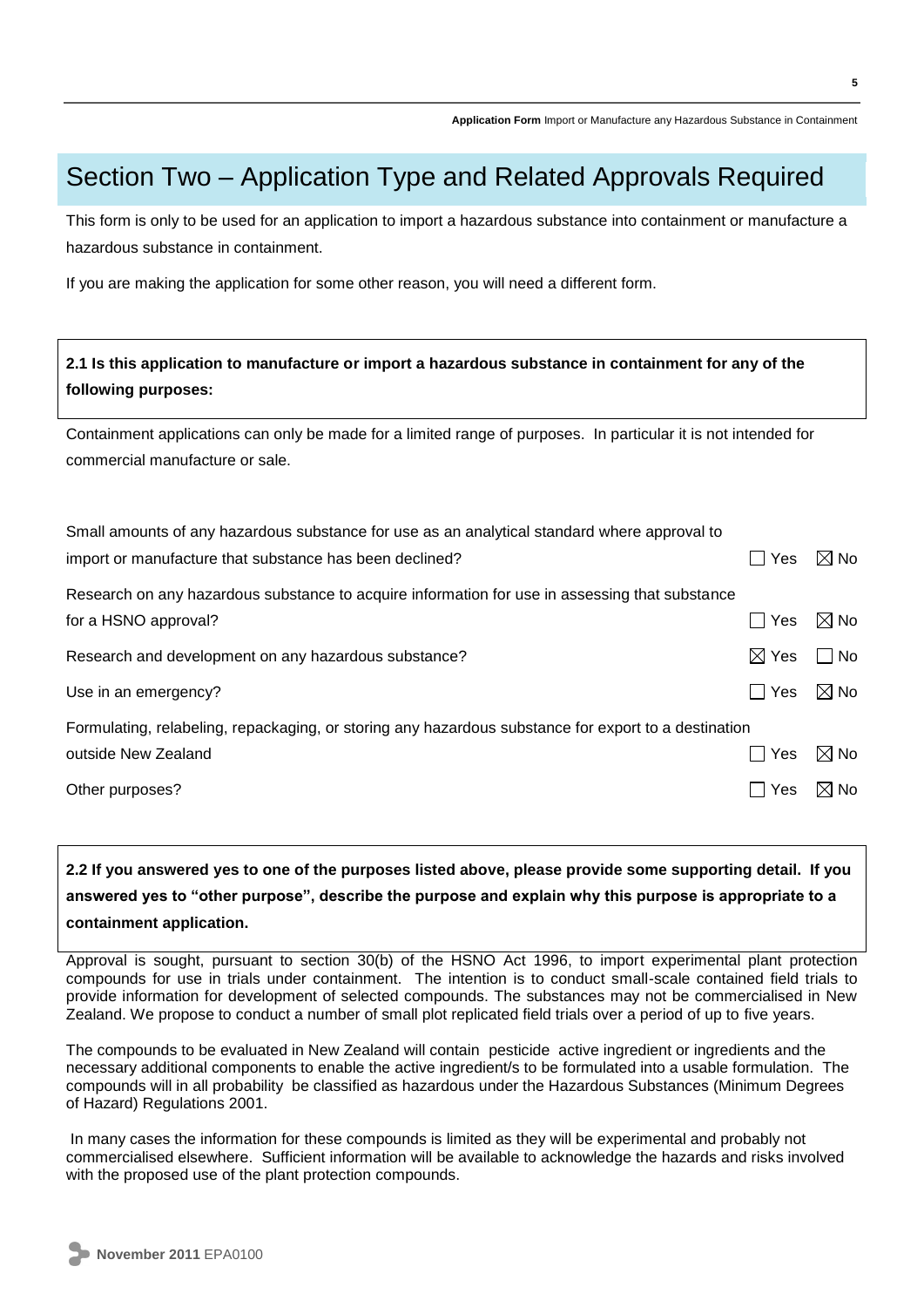The compound volume involved is expected to be < or = 20 litres/kg per season / compound and up to 100L/kg / compound over the period of the approval. The compounds will be imported into New Zealand in ready to use formulations for use by qualified personnel in trials.

It is proposed that the plant protection compounds would be used in containment trials in various regions of New Zealand and used in compliance with the controls assigned to this approval.

The plant compounds will consist of insecticides, herbicides, fungicides, plant growth regulators, wetting agents and other plant protection compounds. These will be applied to trial sites and individual test plots by ground application methods or by seed/plant treatment.

Trial Protocols will be provided for each trial. In the event that a substance has any specific hazards that require attention, these will be notified in the trial protocol.

| 2.3 Is the information in this application relevant to import, manufacture or both? |                 |                |  |
|-------------------------------------------------------------------------------------|-----------------|----------------|--|
| Import the substance(s) only?                                                       | $\boxtimes$ Yes | l INo          |  |
| Manufacture the substance(s) only?                                                  | $\Box$ Yes      | $\boxtimes$ No |  |
| Import and manufacture the substance(s)?                                            | $\Box$ Yes      | $\boxtimes$ No |  |
| If import only, indicate whether or not manufacture is likely in New Zealand        | Yes             | $\boxtimes$ No |  |

**2.4 If the information in the application relates to manufacture of the substance(s) in New Zealand, provide information on the proposed manufacturing process and any alternatives.**

N.A.

**2.5 If this substance(s) needs an approval under any other legislation, has an application for this approval been made?**

(Optional)

| <b>Name of Approval</b>                                  | <b>Application made</b>                    |
|----------------------------------------------------------|--------------------------------------------|
| Agricultural Compounds and Veterinary Medicines Act 1997 | $\boxtimes$ Yes $\Box$ No<br>$\Box$ NA     |
| Food Act 1981                                            | $\boxtimes$ NA<br>∏Yes ∏No                 |
| Medicines Act 1981                                       | $\boxtimes$ NA<br>Yes IINo<br>$\mathbf{1}$ |
| Chemical Weapons (Prohibition) Act 1996                  | $\boxtimes$ NA<br>∏Yes ∏No                 |
| Radiation Protection Act 1965                            | $\boxtimes$ NA<br>No Nes No                |
| Biosecurity Act 1993                                     | $\boxtimes$ NA<br>$\Box$ Yes $\Box$ No     |
| Resource Management Act 1991                             | $\boxtimes$ NA<br>Yes INo<br>$\mathbf{1}$  |
| Other (please specify):                                  |                                            |
|                                                          | No<br>Yes                                  |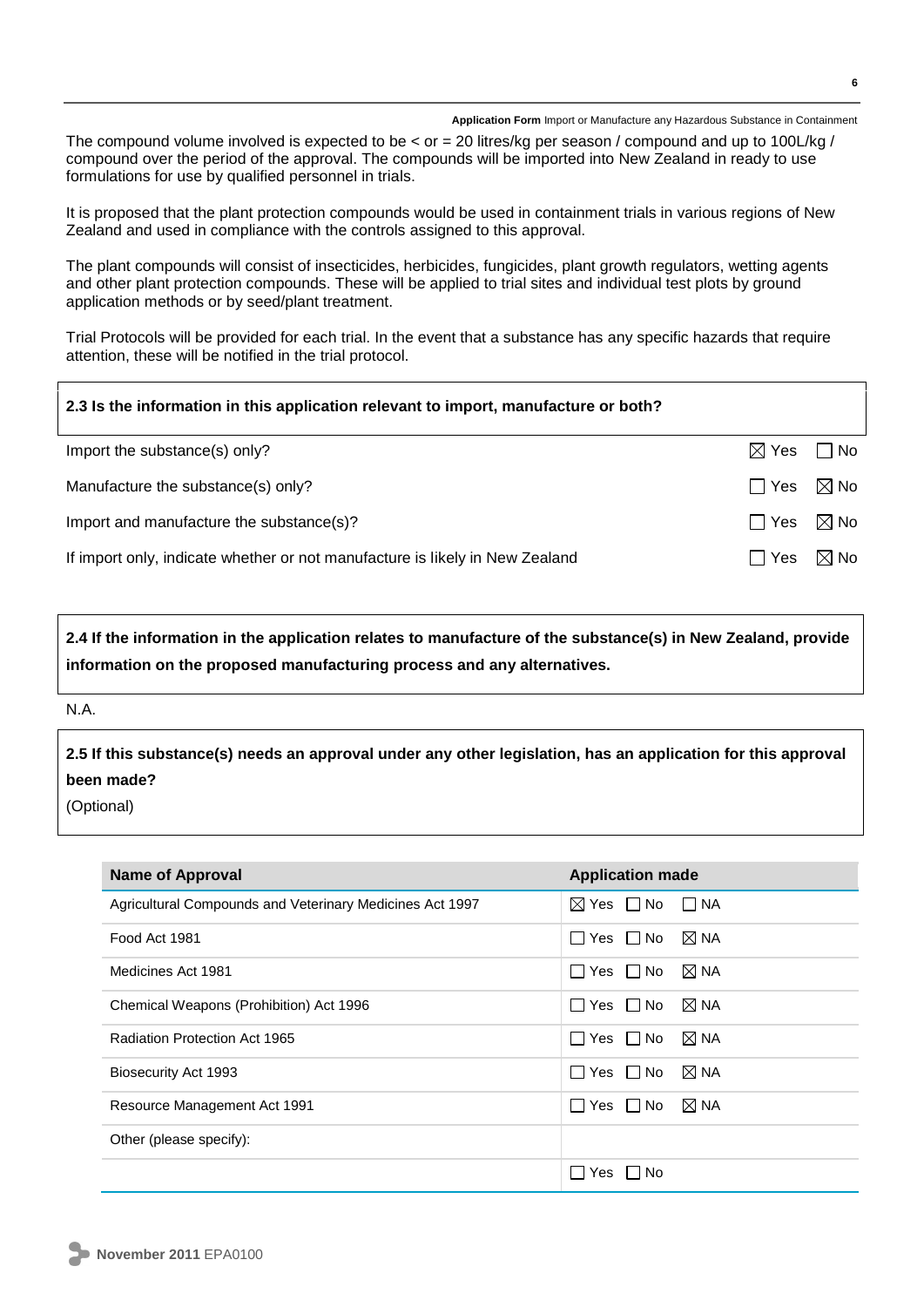|                      | Application Form Import or Manufacture any Hazardous Substance in Containment |
|----------------------|-------------------------------------------------------------------------------|
| $\Box$ Yes $\Box$ No |                                                                               |
| $\Box$ Yes $\Box$ No |                                                                               |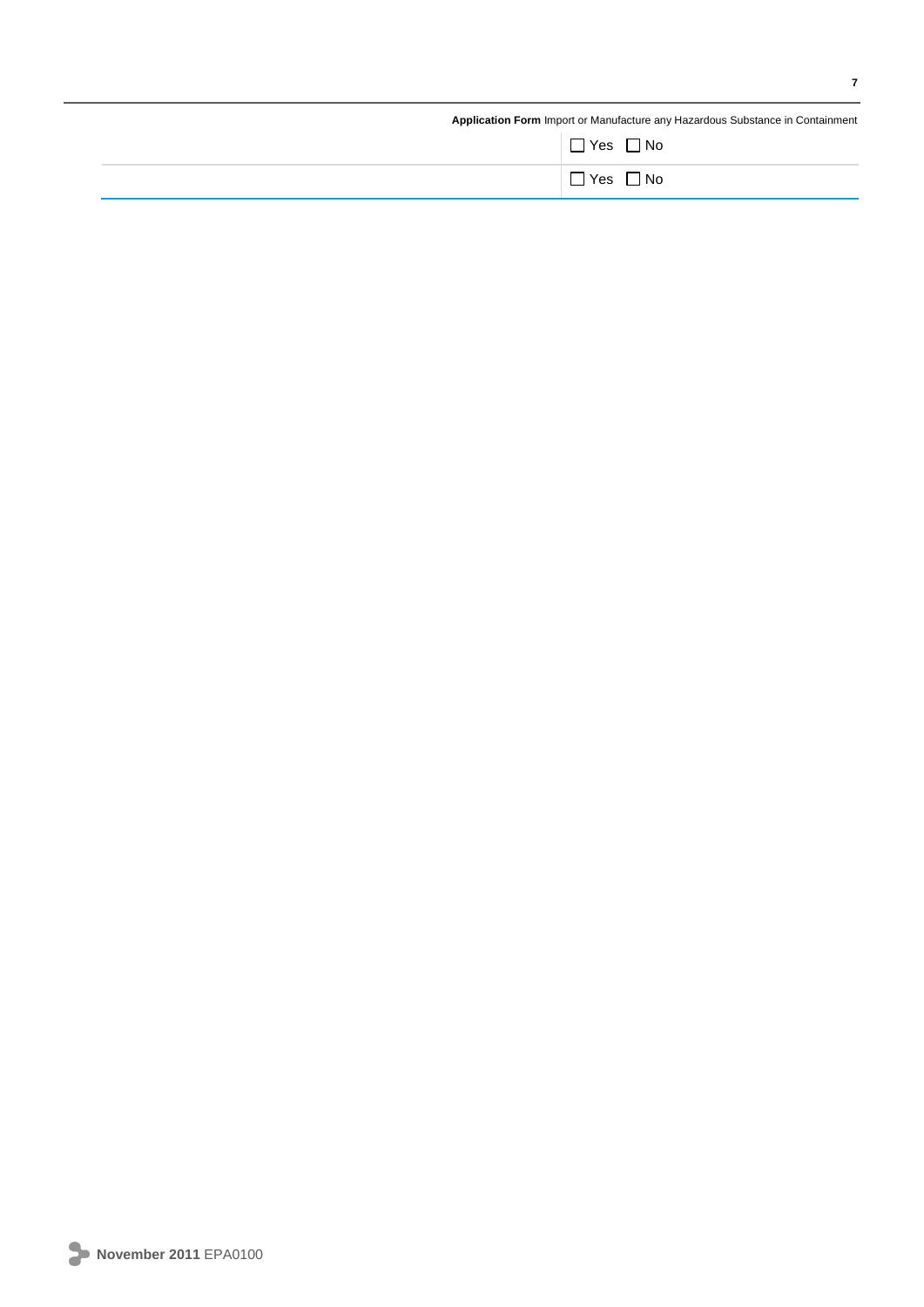## Section Three – Information on the Substance(s)

Note all information that is commercially sensitive must be attached as an Appendix. The application form should be cross-referenced to the Appendix but should be able to be read as a stand-alone document which will be publicly available.

If approval is being sought for more than one hazardous substance, this section must be completed separately for each hazardous substance.

## **3.1 State the unequivocal identification of the substance(s).**

This section should include all information necessary to unequivocally identify the substance(s) and may include:

- Chemical Name (Chemical Abstracts Preferred Index name or IUPAC name)
- Common Name
- Synonyms
- Trade Names
- CAS Registry Number
- Molecular Formula
- Structural Formula
- **•** Impurities

For mixtures, in addition to the above information being provided on the actual mixture, information is also required on the composition of the mixture ie the chemical name, CAS number, function (eg active ingredient, emulsifier, surfactant, filler) and percentages of ALL components of the mixture (including non-hazardous components and impurities) should be provided. This information may be best expressed in tabular form. If the composition is variable, please ensure to state the limits.

If there are commercial reasons for not providing full information in the main part of the form, alternative approaches must be discussed with and agreed by the EPA. These must include the provision of a unique identifier of some kind.

The known composition of each plant protection compound to be evaluated will be provided confidentially to ERMA prior to commencement of the trials.

## **3.2 Provide information on the chemical and physical properties of the substance(s).**

Provide as much information as possible on the chemical and physical properties of the substance(s) [at 20°C and 1 atmosphere unless otherwise stated] eg

- Appearance (colour, odour, physical state or form)
- pH
- **Density**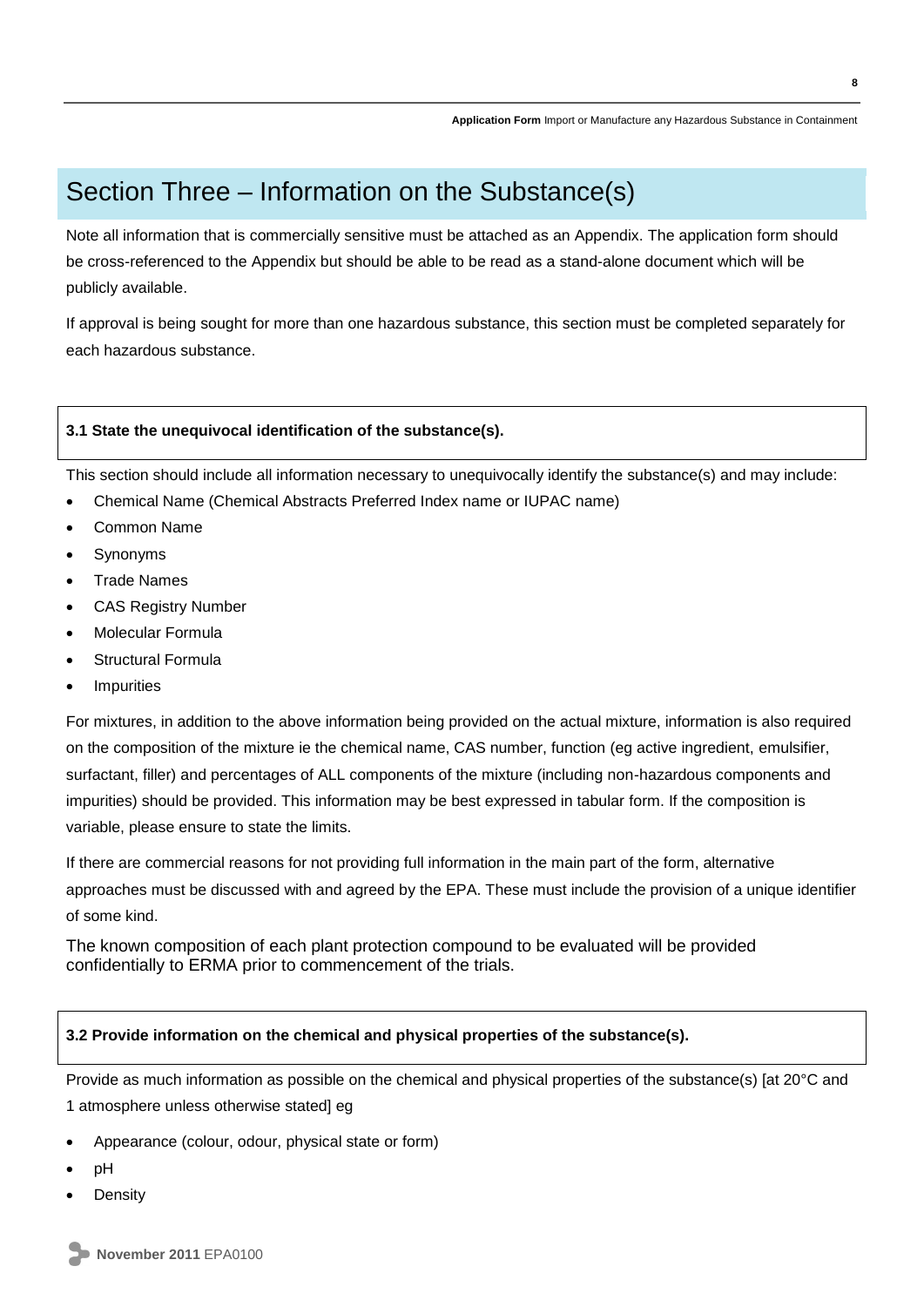- Vapour pressure
- Boiling/melting point
- Solubility in water
- Water/octanol partitioning co-efficient

For mixtures, information is required on the chemical and physical properties of the mixture itself. However, if this information is not available, you should provide information on the chemical and physical properties of EACH hazardous component of the mixture.

The known chemical and physical properties of the plant protection compounds will be provided confidentially to ERMA prior to commencement of the trials.

## **3.3 Provide information on the hazardous properties of the substance(s).**

Information should be provided on the hazardous properties of the substance(s) known to the applicant. You should consider each of the six hazardous properties below and provide information on those hazardous properties. This information is needed in order to assess risks and determine whether or not and how the substance can be adequately contained.

- explosiveness
- flammability
- oxidising properties
- corrosiveness
- toxicity
- ecotoxicity

If your substance is a mixture and you cannot provide direct information on its hazardous properties, you can apply mixture rules to the hazardous components of the mixture. If you do this, then you will need to provide information on the hazardous properties of each hazardous component of the mixture, and show your workings.

The known chemical and physical properties of the plant protection compounds will be provided confidentially to ERMA prior to commencement of the trials.

## **3.4 Provide information on what will happen to the substance throughout its whole life from its introduction into New Zealand, its uses, through to disposal.**

The information provided needs to reflect the containment character of the application. It will be used in the

development of exposure scenarios and the assessment of risks and hence the specification of the containment conditions.

The life cycle of the substance in New Zealand is as follows

- 1. Importation of samples:
	- Samples are predominantlt supplied by reputable international manufacturers of Agrichemicals although a few may be supplied from local New Zealand Manufacture. The smallest quantity required for one seasons work are ordered and these a packed in sealed containers with absorbent material included to ensure that leakage cannot occur. Samples may be shipped by sea or air to New Zealand.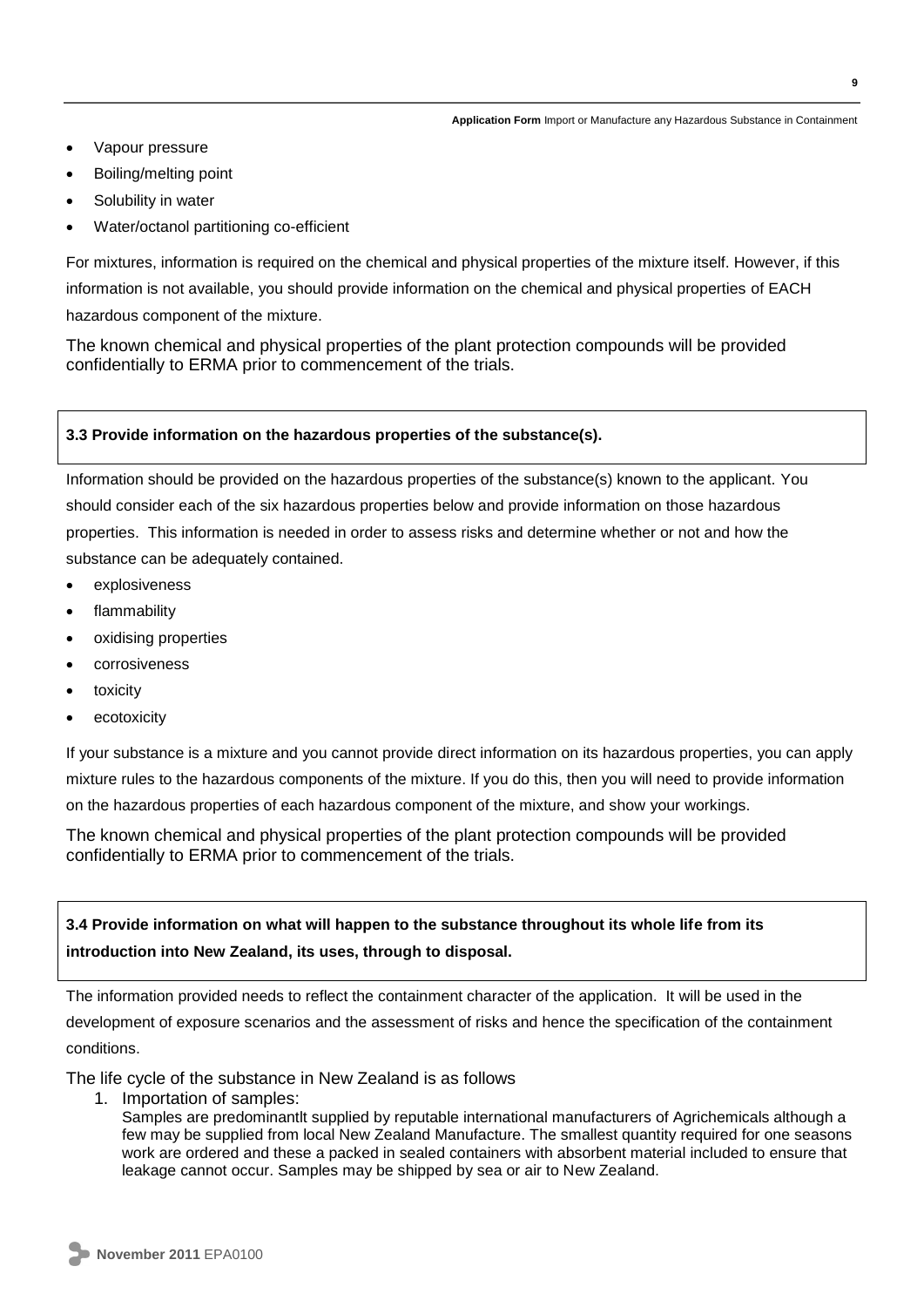- 2. Transportation of samples from point of entry to trial director. Samples are generally delivered to our storage facility in Pukekohe by Courier.
- 3. Storage of samples ETEC Crop Solutions Limited have a dedicated Sample Storage which is part of the larger commercial storage facility at 45 Kitchener Road, Pukekohe. Samples are stored here under lock and key with limited accecc to those who need access only.
- 4. Dispensing of samples into trial quantities This is done within the storage area which has full laboratory and repacking facilities for this purpose. Prepared samples are packaged in leak proof packaging with sufficient absorbent material to ensure that no leakage of product can occur.
- 5. Transportation of trial samples to trial sites Samples may be delivered by ETEC Staff or by Courier to the Professional Research Contractor who will organise secure storage until required at the trial site. The required quantities for the trial will either be pre measured before transport to the trial site or taken in original packaging and measured at the trial site. All Research Contractors used by ETEC Crop Solutions utilise specialised Chemical proof bins for the ntransport of trila samples to and from a trial site.
- 6. Preparation of spray treatment mixture Specialised precision equipment is used for application. This equipment allows for very small treatment mixtures to be prepared and used. Measurement of the required sample is done on accurate scales if a solid or by pipett or syringe if a liqid. The measured amount is added to water in the spray tank of the application equipment ready for application.
- 7. Application of spray mixture

Only professional Research Contractors are used bu ETEC Crop Solutions for the conduct of trials. Each operator utilises trial application equipment that can be calibrated to apply very accurate dose rates of products to the target area. Equipment ranges from small hand held precision sprayers that utilise compressed air or CO2 to pressurise the spray tank. The small spray mixture is then applied to replicated plots which are normally in the order of 2 m  $\times$  10 m (20 M<sup>2</sup>) in crops such as Wheat, Barley, Potatoes, Beans, Peas etc.

Larger crops such as Apples are treated with either hand held precision sprayers using a gun spray application technique or a mechanised sprayer that can be used to accurately treat two to three trees per plot area.

8. Disposal of surplus spray mixture

Surplus spray material is kept to a minimum by use of specialist Research spray equipment. Any left over spray is collected and disposed of in a maner that reflects the product hazards. Disposal can be simply spraying out onto bare ground within the trial area or removal and treatment with activated charcoal, depending on the hazardous nature of the product.

- 9. Disposal of used containers Where possible, sample containers are recycled. If this is not possible they are incinerated.
- 10. Disposal of treated produce

Tretaed produce is removed from the trial site and disposed of into local ground fill where appropriate. 11. Disposal of surplus samples

Surplus samples of product that do noy reach full ACVM registration status are returned to the original manufacturer. Where registration is achieved they are donated for use according to approved label instructions.

12. Site close off

Research contractors will ensure that no treated produce nor hazardous residues remain on site at the conclusion of the trial

13. Accidental Release

The potential for accidental release of sample product is minimised in the first instance by minimising the volumes of product moved and used within the research programme. It is further mitigated by utilising good packaging techniques and specialised chemical proof bins by our contractors.

In the event of a spill, containment materials are kept readily available at our storage facility in Pukekohe and by our contractors.

Accidental release from trial sites is managed by our trial contractors by making applications only when conditions are suitable. This frequently involves applications being made very early in the morning before any wind develops.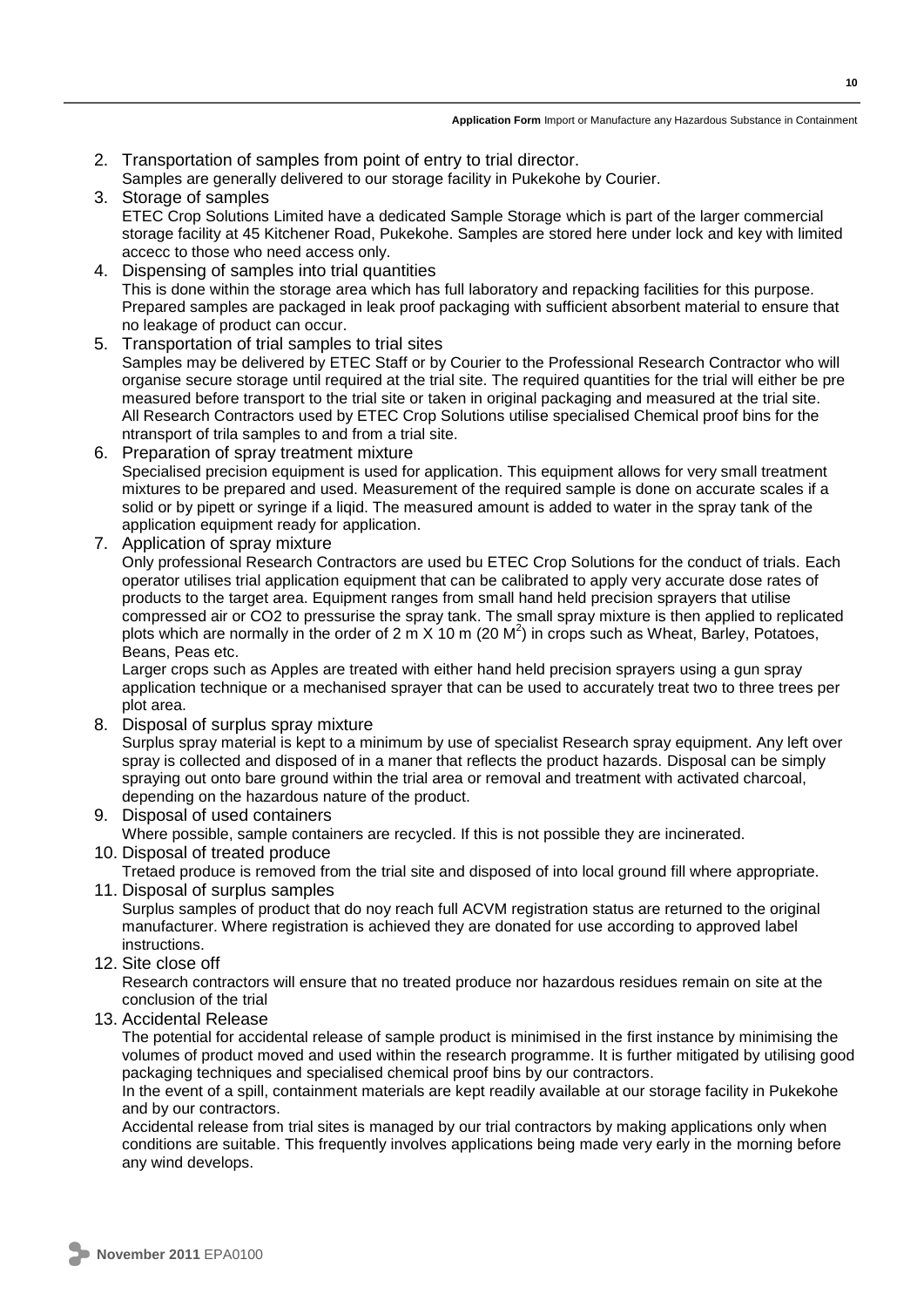## **3.5 Provide information on the quantity of the substance proposed to be imported or manufactured.**

This information is used in the development of exposure scenarios and the assessment of risks.

Approval is sought to import a maximum of one hundred litres or kilograms of each plant compound over the evaluation period. The entire quantity imported shall be used only in containment and according to the proposed controls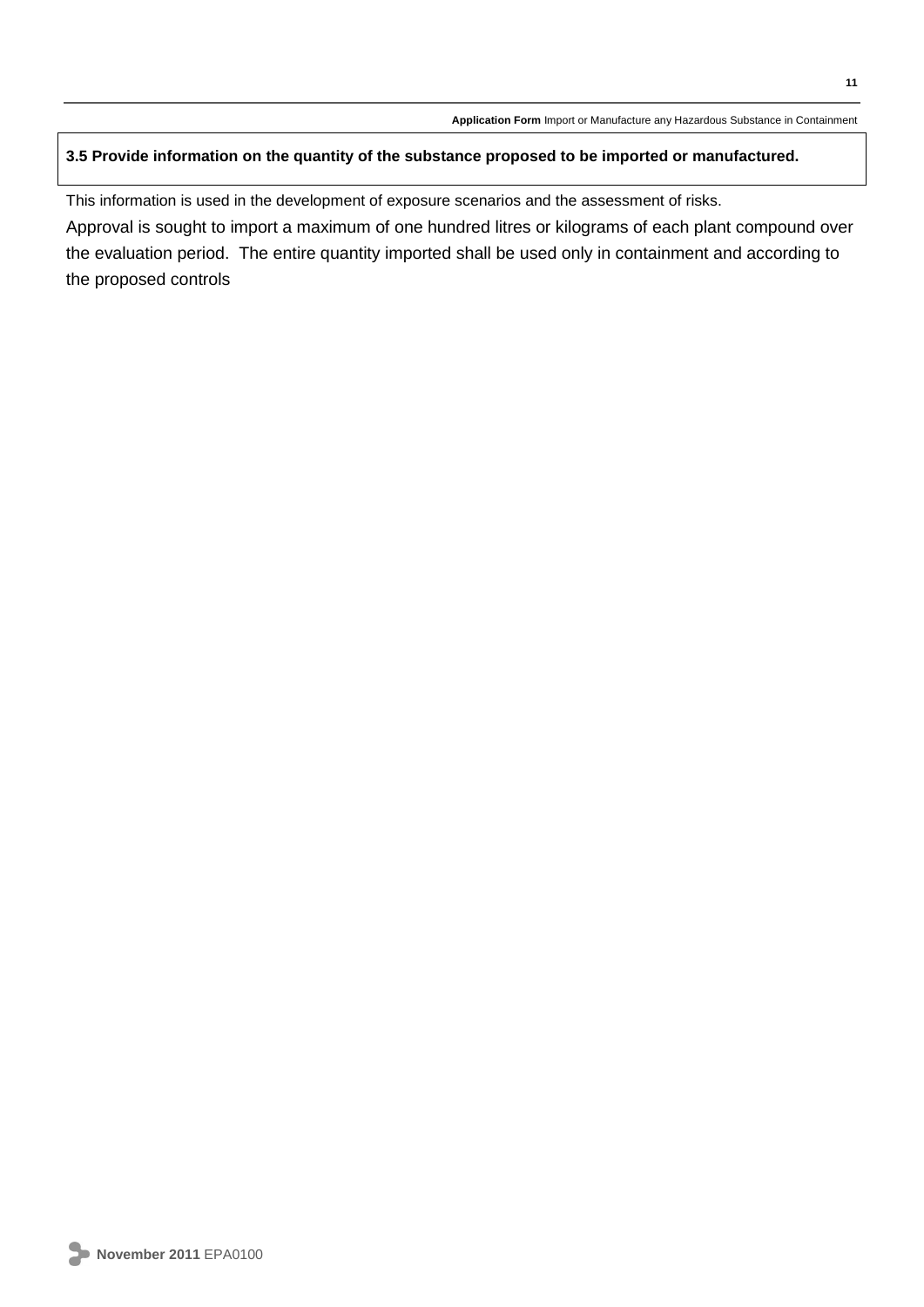## Section Four: – Information on the Proposed Containment System

### **4.1 Provide information on the proposed containment system**.

It is essential that good information is provided on the containment system because the adequacy of containment in conjunction with the hazardous properties of the substance will have a major impact on whether or not approval is given.

You will need to provide a description of the containment proposed AND information on how you intend to address the following issues (proposed controls):

- methods for preventing the escape of the contained hazardous substance and preventing the contamination of the facility.
- methods for excluding unwanted organisms from the facility or to control organisms within the facility
- methods for excluding unauthorised people from the facility
- methods for preventing unintended release of the substance by experimenters
- methods for controlling the effects of any accidental release of the substance
- inspection and monitoring requirements of the containment facility

A management plan may be attached as an appendix. This plan should specify the procedures for implementing the above methods for containing the substance(s), and provide details of the qualifications of the person responsible for implementing those controls.

\_\_\_\_\_\_\_\_\_\_\_\_\_\_\_\_\_\_\_\_\_\_\_\_\_\_\_\_\_\_\_\_\_\_\_\_\_\_\_\_\_\_\_\_\_\_\_\_\_\_\_\_\_\_\_\_\_\_\_\_\_\_\_\_\_\_\_\_\_\_\_\_\_\_\_\_\_\_\_\_\_\_\_

1. To limit the likelihood of escape of any contained hazardous substance or contamination by the hazardous substance

- 2. To exclude organisms or control organisms
- 3. To exclude unauthorised people
- 4. To prevent unintended release of the substance by technicians working with the substance
- 5. To control the effects of any accidental release of the substance
- 6. For inspection and monitoring requirements
- 7. Qualifications required of the person responsible for implementing the controls

The containment system is designated by the proposed controls. These controls are designed to provide safeguards commensurate with the limited information available about the hazard of these substances.

### **Proposed Controls**

- 1. The trials shall be undertaken in accordance with the Project Plan and Management Plan, which accompanied the application. Modifications of the Project Plan or Management Plan may be approved in writing by EPA New Zealand providing that they comply with the following controls.
- 2. Notwithstanding the requirements of control 1 above, the trials shall also comply with the following controls.

The proposed containment system for the trials using these plant protection compounds is outlined below. The containment system covers controls -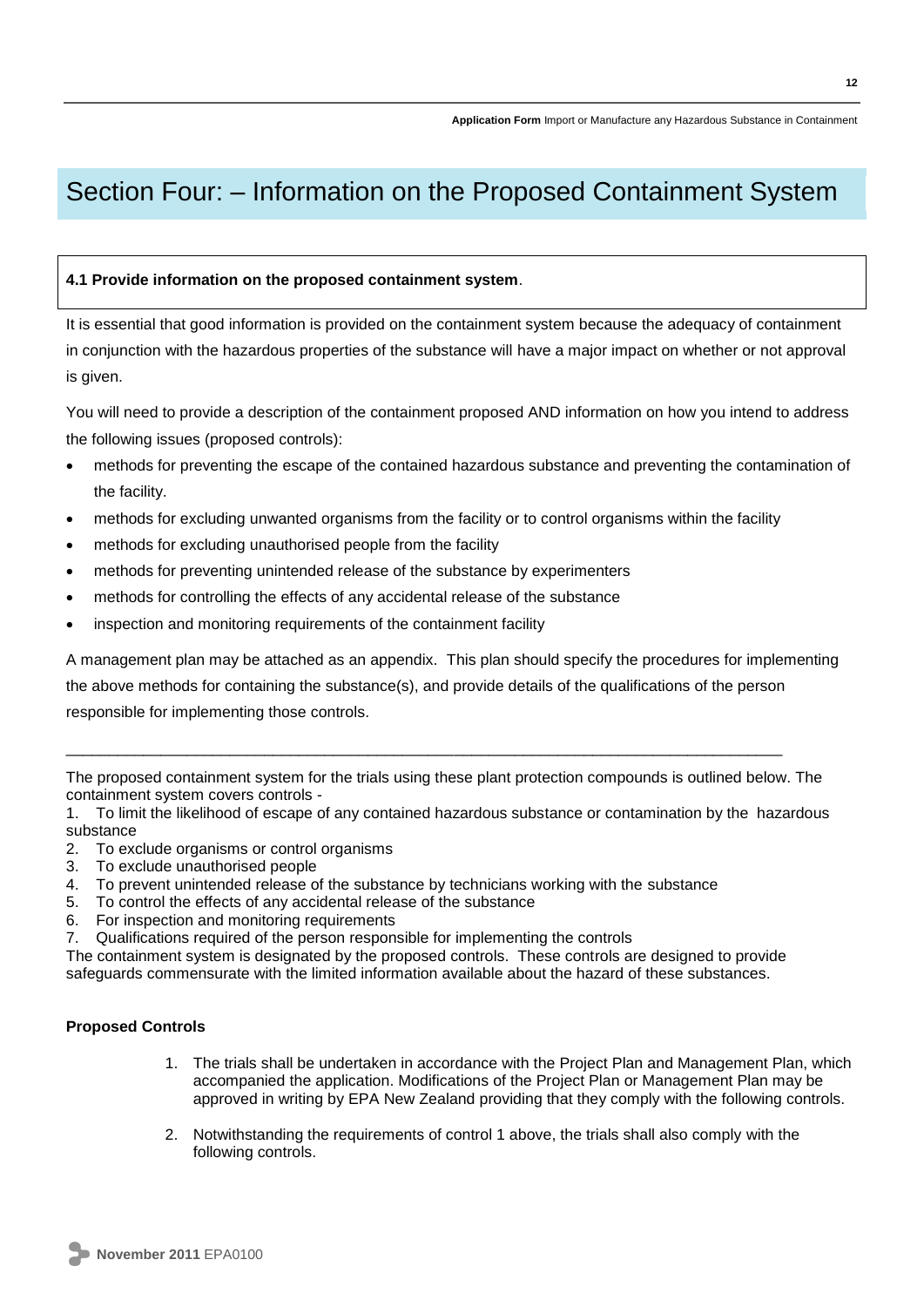- 3. The trials may be carried out at a location that is not defined until an infestation of the target pest has been found, provided the applicant; - has permission from the owner of the land to carry out the trial; and - notifies EPA New Zealand of the locations as per control 22.
- 4. The trial sites shall be chosen so as to prevent the substance entering any surface water or groundwater system.
- 5. The trial sites shall be located to prevent any building where people live or work being exposed to the substance. Access to the trial sites shall be by permission of the Trial Director or owner of the property on which it is located. The trial site boundaries shall be clearly marked and distinctly visible from outside the trial site throughout the life of the trials. The primary access points shall be signed indicating that unauthorised access is not allowed, that the site is subject to a trial, and that the crops should not be removed or disturbed.
- 6. Access to the trial sites shall be by permission of the Trial Director or owner of the property on which it is located. The trial site boundaries shall be clearly marked and distinctly visible from outside the trial site throughout the life of the trials. The primary access points shall be signed indicating that unauthorised access is not allowed, that the site is subject to a trial, and that the crops should not be removed or disturbed.
- 7. The trial sites shall be secured by stock proof fencing to exclude grazing animals for the duration of the trial.
- 8. The substance shall be stored in accordance with good practice. This would generally be achieved through compliance with the Management of Agrichemicals NZS8409.
- 9. The substance shall be mixed, diluted and prepared in any other way prior to application in accordance with good practice. This would generally be achieved through compliance with the Management of Agrichemicals NZS8409.
- 10. The substance shall be securely packed in suitable containers that comply with the Hazardous Substances (Packaging) Regulations 2001, and shall be labelled in accordance with the Hazardous Substances (Identification) Regulations 2001. A SDS shall accompany each shipment.
- 11. The substance shall be transported in accordance with good practice. This may require compliance with the Land Transport Rule: Dangerous Goods 1999.
- 12. The substance shall usually be applied by way of handheld/ operator-worn equipment, using hydraulic pressure or compressed  $CO<sub>2</sub>$  or air on plots specifically designated and marked for each treatment, in accordance with good practice. This would generally be achieved through compliance with the Code of Practice for the Management of Agrichemicals NZS8409. Special attention shall be paid to the minimisation of spray drift, and in particular to the avoidance of drift beyond boundaries agreed with the owner of the trial site.
- 13. The personnel applying the substance to the crops shall be able to demonstrate that they have the qualifications necessary to carry out the trial. Ways of demonstrating this would include the holding of an appropriate Growsafe certification an Approved Handler qualification, or in-house training in the proper conduct of pesticide trials.
- 14. No sprayed produce shall be consumed by people or animals or offered for sale.
- 15. Sprayed produce shall be disposed of by ploughing in, by mulching or by burial at an approved landfill (not to be diverted to any composting operation).
- 16. The amount of spray prepared shall be adequate for the trial site, but if there is any surplus spray mix it shall be disposed of within the trial site by being further diluted and sprayed over a marked and designated non-crop and non-grazed area at the site.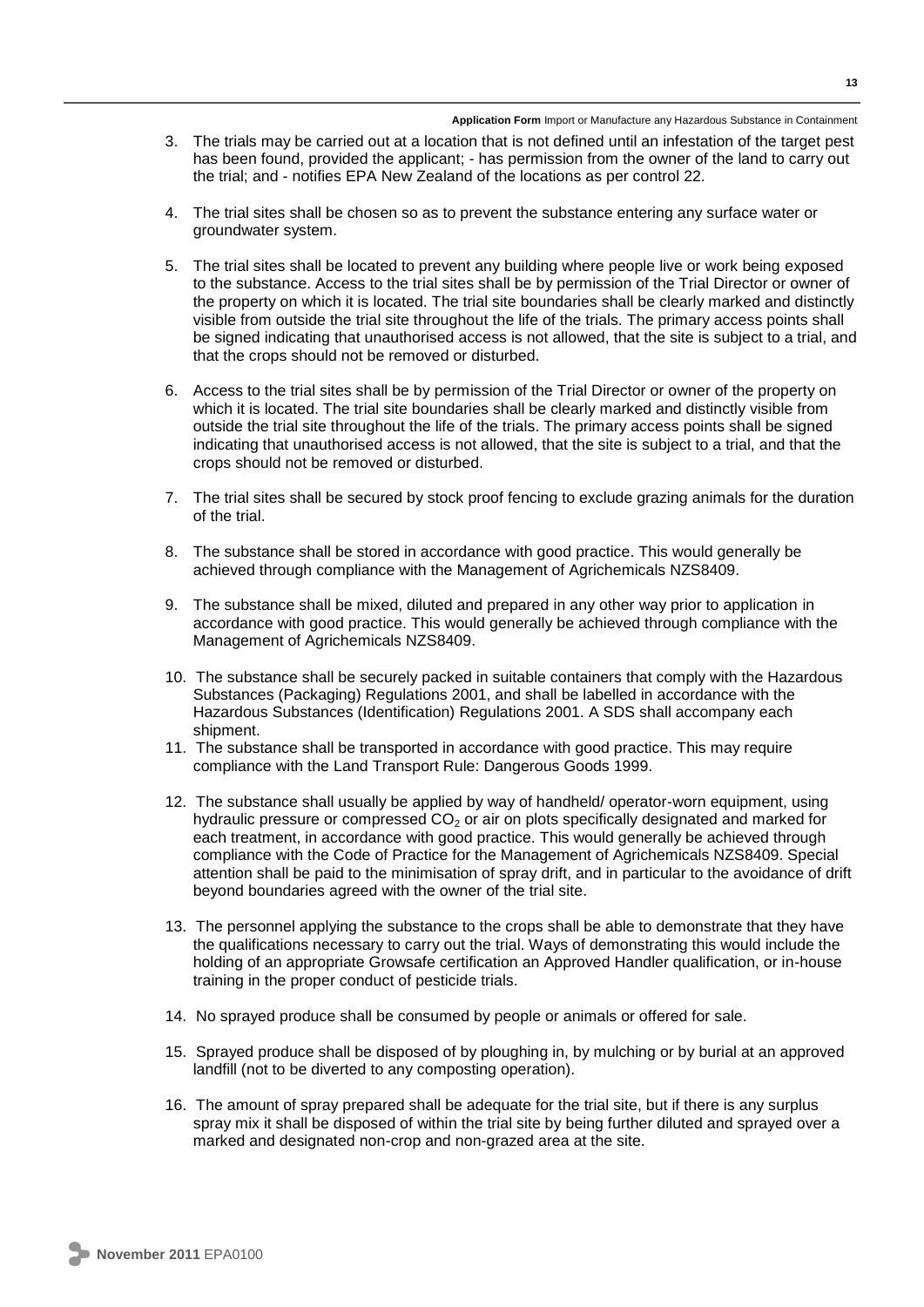- 17. Any equipment used shall be rinsed after use with the appropriate detergent or decontaminant, and rinsate disposed of within the trial site by being sprayed over a marked and designated noncrop and non-grazed area at the site.
- 18. Surplus substance remaining at the end of the trials shall be returned to ETEC Crop; Solutions Limited for secure storage in an exempt laboratory, exported or degraded to a non-hazardous substance (note that once the trials are complete the substance does not have approval to be present in New Zealand except in an exempt laboratory).
- 19. Any accidental spillage of the unmixed substance or spray mix shall be contained, prevented from entering waterways, and absorbed with an appropriate absorbent material. This material shall be placed into sealed containers and disposed of at an appropriate waste disposal facility (which may include a landfill), subject to the facility's waste acceptance policy.
- 20. A record shall be kept of all use of the substance. This record shall cover all matters referred to in Regulation 6 of the Hazardous Substances (Class 6, 8 and 9 Controls) Regulations.
- 21. Information on appropriate safety precautions necessary to provide safeguards against the substance's ecotoxic and toxic properties shall accompany the substance at all stages of its lifecycle. This shall include information on the appropriate protective clothing that is to be used and relevant first aid measures for immediate action pending medical attention.
- 22. The Department of Labour, [Attn. HSNO Project Manager (Workplace Group) P O Box 3705, Wellington] and EPA New Zealand shall be informed in writing (by letter, fax or email) of the location, start, and completion of the trials. Notifications shall include the following details:

Substance Name: ETEC Crop Solutions Limited Experimental Plant Protection Compounds [code] EPA Application Number: HSC07036

EPA Approval Number: To be advised once approval is granted EPA Applications Advisor: Haydn Murdoch

- 23. If for any reason a breach of containment occurs, the Trial Director shall notify The Department of Labour, [Attn. HSNO Project Manager (Workplace Group) P O Box 3705, Wellington] and EPA New Zealand within 24 hours of the breach being detected. It is suggested that if a breach in containment results in contamination of a waterway, the relevant iwi authorities be advised.
- 24. The Authority or its authorised agent or properly authorised enforcement officers, may inspect the facilities and trial sites at any reasonable time.

## Section Five – Identification and Assessment of Risks

In completing this section, it is important that you take account of the proposed containment system you described in Section 4. We are particularly interested in knowing about risks that may still remain with the containment system in place. You will need to consider the effects on the environment and public health including any social effects.

You should also take account of the quantity of material involved and the number of different locations that may be involved.

Complete this section as far as you can.

## **5.1 Identify all of the risks of the substance(s)**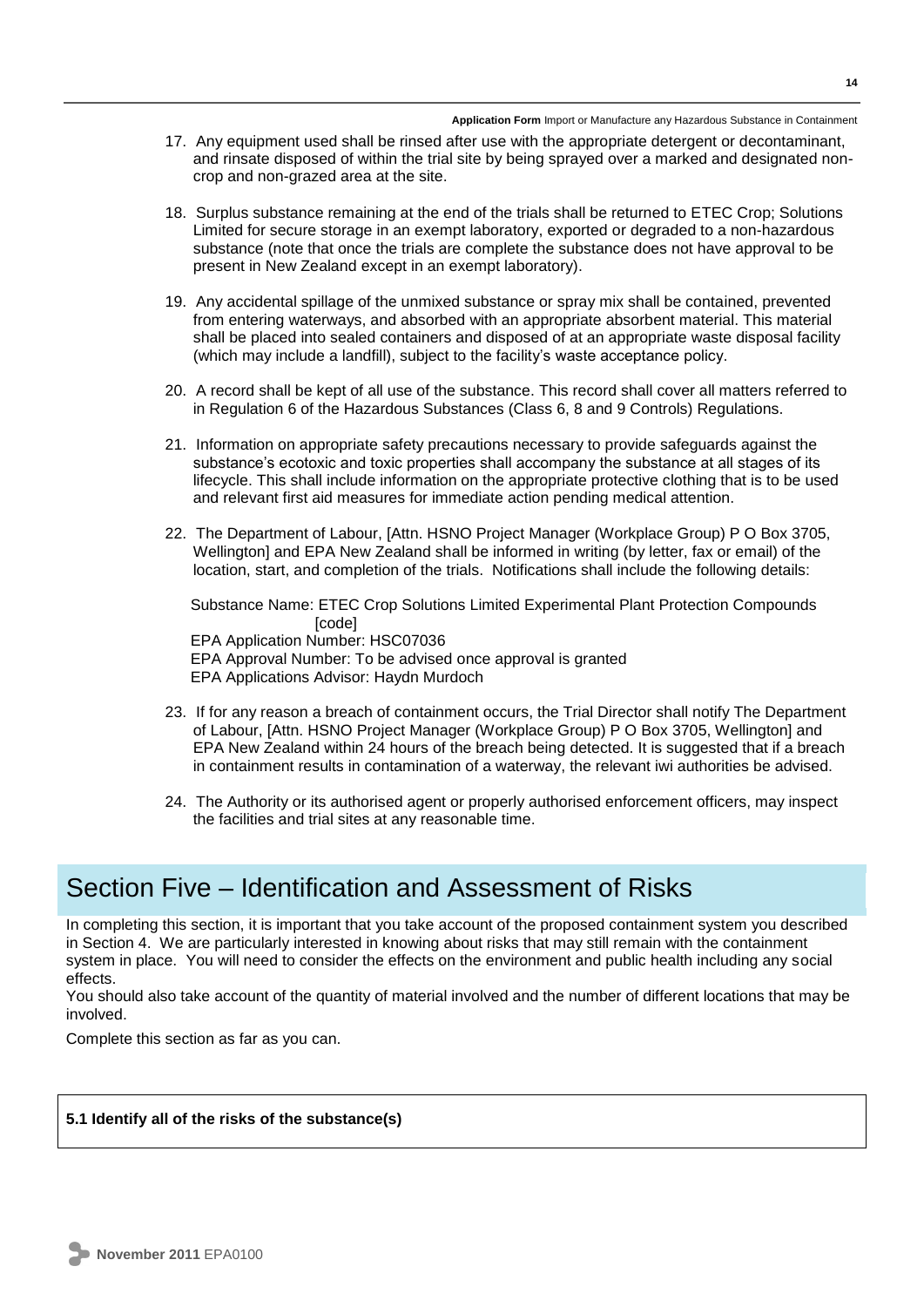Include information on potentially significant possible risks of the substance and whether or not these risks are likely to be significant. It is important to think about the source of the risk ie the way in which the risk is created (the exposure pathway), and then the consequences of exposure. Risks should be considered in relationship to:

- the sustainability of native and valued introduced flora and fauna
- the intrinsic value of ecosystems
- public health (including occupational exposure)
- the relationship of Maori and their culture and traditions with their ancestral lands, water, sites, waahi tapu, valued flora and fauna and other taonga
- the economic and related benefits to be derived from the use of the hazardous substance
- New Zealand's international obligations.

The plant protection compounds covered by this application are experimental and limited information is available therefore suitable controls have been proposed.

There are a number of activities that provide pathways for escape from containment. These activities are:

**Importation and transport**

Insecure packaging or an accident could result in spillage of the formulations either on arrival in New Zealand and unloading or during transport to the containment facilities. In the event of a transport accident between the airport and the containment facilities the environment could be exposed to the substance. The substance will be transported in liquid or solid form and therefore the environment could come into contact with it if the packaging split and a member of the public (or the driver) attempted to clean it up. If water is used to wash the product away it could reach stormwater systems or waterways and result in adverse effects on terrestrial ecosystems.

### **Storage**

Inadequate containment during storage of the substance, prior to use, could lead to effects to the ecosystems through direct contact or spillage.

**Dispensing and Mixing**

Similarly dispensing and mixing may pose risks to ecosystems if the product is spilt.

**Use i.e. spraying**

There is a risk of adverse environmental effects on ecosystems and species, during application or spraydrift. **Disposal of surplus mix, surplus concentrate, treated produce.** Disposal risks relate to excess product remaining after the trial has been completed (at the storage

facility), excess product taken to the trial sites and not used, and excess mixed product at the trial site. Excess product poses potential risks to ecosystems. Removal by contamination of unauthorised visitors/ animals accessing the site, or from product being moved from the site by water, air, or carried on workers clothing, may also lead to risks to the environment.

 **Accidents, natural hazards and sabotage** Risks may arise from accidents, natural hazards such as earthquakes, and through sabotage or deliberate misuse of the substance.

The main benefit of the approval of this application is that these trials will allow evaluation of new solutions for plant protection, with the potential to provide farmers and growers in New Zealand new tools to manage pests in a safe and effective manner with minimal environmental impact

### **5.2 Provide an assessment of the potential risks identified in Section 5.1.**

An explicit risk assessment only needs to be provided for those risks which might be significant. The assessment should consider whether the identified risks can be adequately managed by the proposed containment system and the substance(s) itself adequately contained.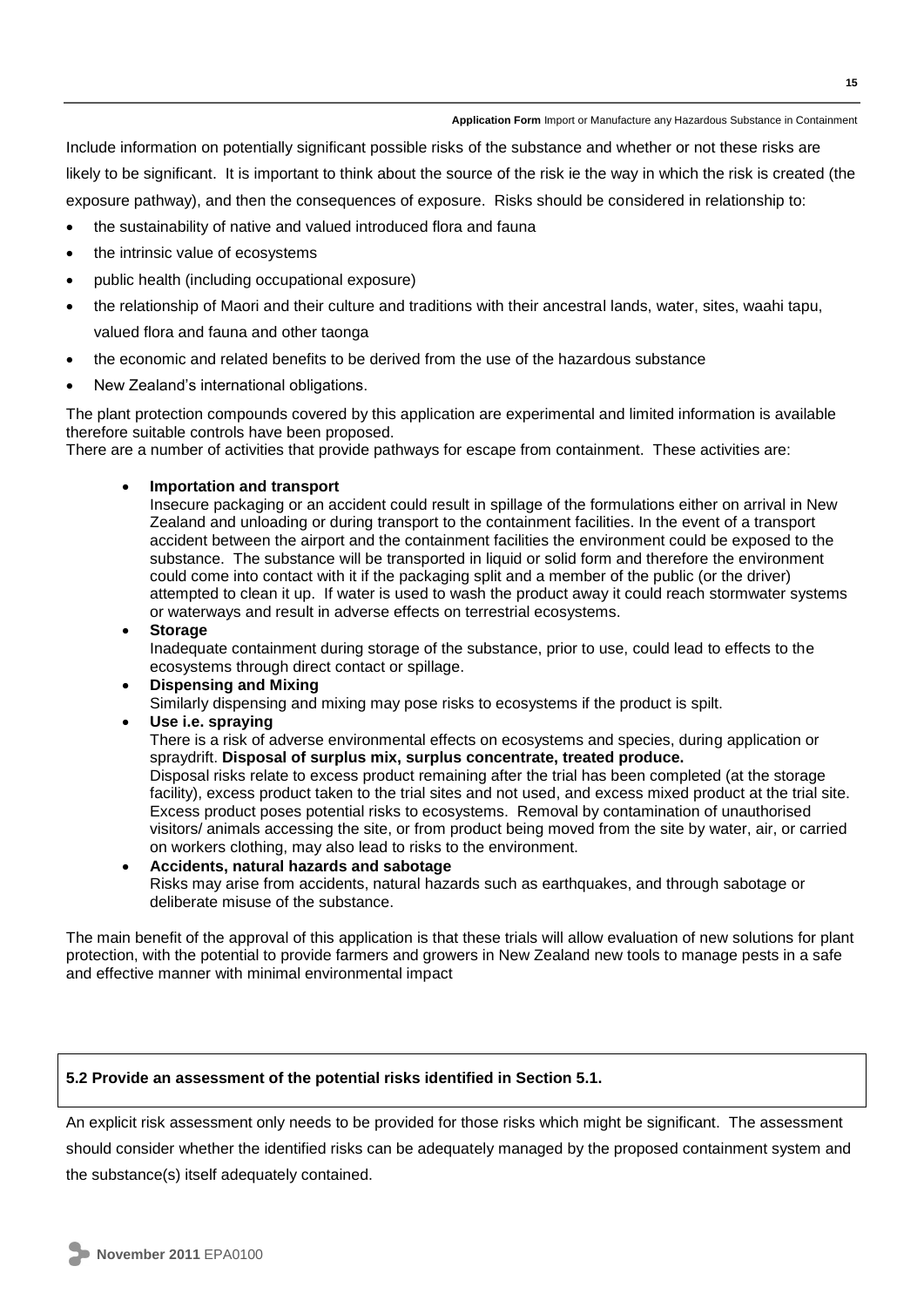The assessment should include the nature, probability of occurrence and magnitude of each adverse effect. The uncertainty bounds of the information contained in the assessment should also be discussed.

\_\_\_\_\_\_\_\_\_\_\_\_\_\_\_\_\_\_\_\_\_\_\_\_\_\_\_\_\_\_\_\_\_\_\_\_\_\_\_\_\_\_\_\_\_\_\_\_\_\_\_\_\_\_\_\_\_\_\_\_\_\_\_\_\_\_\_\_\_\_\_\_\_\_\_\_\_\_\_\_\_\_\_\_\_\_\_\_\_\_\_

(Optional)

|                                                                                   | <b>HAZARD</b><br>Low/Medium<br>or High | <b>RISK</b><br>Low/Medium<br>or High | <b>MANAGED</b> | <b>CONTROLS USED</b><br><b>IN MANAGEMENT</b>                                                               |
|-----------------------------------------------------------------------------------|----------------------------------------|--------------------------------------|----------------|------------------------------------------------------------------------------------------------------------|
| Importation and<br>transport                                                      | Very Low                               | Low                                  | Yes.           | Small amounts of<br>product, suitable<br>packaging, SDS's                                                  |
| <b>Storage</b>                                                                    | Very Low                               | Low                                  | Yes            | Suitable storage<br>facilities                                                                             |
| Dispensing and<br>Mixing                                                          | Very Low                               | Low                                  | Yes            | Trained personnel                                                                                          |
| Use i.e. spraying                                                                 | Very Low                               | Low                                  | Yes.           | Trained personnel                                                                                          |
| <b>Disposal of</b><br>surplus mix,<br>surplus<br>concentrate,<br>treated produce. | Very Low                               | Low                                  | Yes            | Trained personnel,<br>procedure to return<br>surplus concentrate to<br><b>Elliott Technologies</b><br>Ltd. |
| Accidents,<br>natural hazards<br>and sabotage                                     | Very Low                               | Low                                  | Yes            | Suitable storage<br>facilities and<br>packaging,<br>trained personnel                                      |

All risks can be adequately managed by the proposed containment system and the containment of the substance itself. The relatively small amounts of plant protection compounds being imported at any one time means that the risk involved is very low and the magnitude of any effect is low.

Risk to Māori: This is unlikely to be an issue as the trials will be situated on land that is used for the growing of agricultural /horticultural crops and these crops will be receiving pesticide application with approved substances with similar or greater hazard classifications.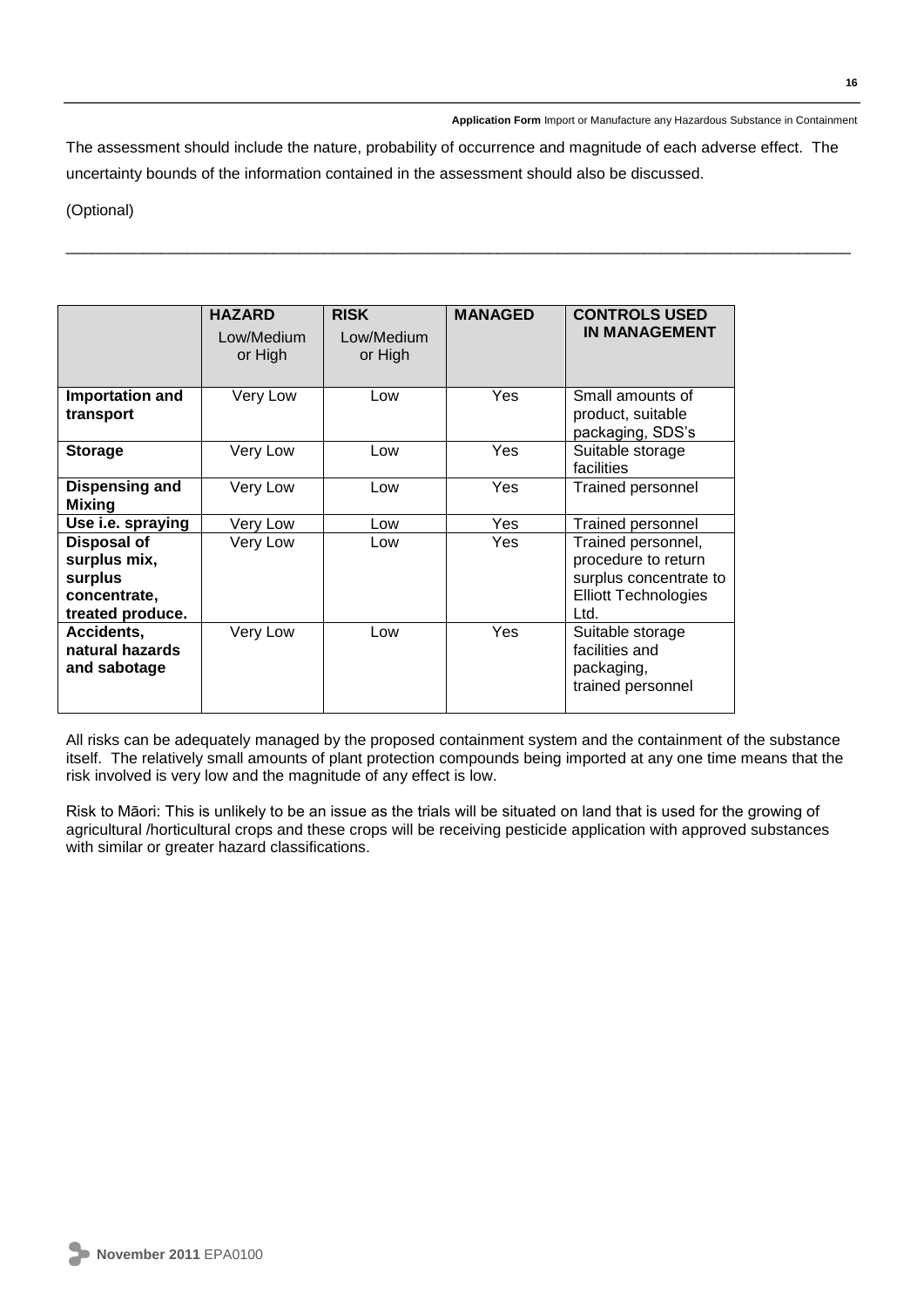## Section Six – International Considerations

**6.1 The EPA is interested in whether this substance (or any of its components) has been considered by any other regulatory authority in New Zealand or by any other country. If you are aware of this, please provide details of the results of such consideration.** 

(Optional)

Not applicable.

(Approval for small plot trials using these substances is not required in the other countries where these substances are being tested, including USA, China, Malaysia, Indonesia, Australia and South America.)

## Section Seven – Miscellaneous

### **7.1 Provide a glossary of scientific and technical terms used in the application.**

The following is a glossary of scientific and technical terms used in this application.

|                    | Active ingredient The component in the substance that is biologically active as a pesticide.                                                                                                                                                      |
|--------------------|---------------------------------------------------------------------------------------------------------------------------------------------------------------------------------------------------------------------------------------------------|
| <b>Formulation</b> | The form in which the pesticide is supplied by the manufacturer for use.                                                                                                                                                                          |
| <b>Fungicide</b>   | A substance used to kill or control fungi.                                                                                                                                                                                                        |
| <b>OSH</b>         | Occupational safety & Health                                                                                                                                                                                                                      |
| <b>Pesticide</b>   | A substance for destroying unwanted organisms, can be specifically a fungicide,<br>herbicide, insecticide, miticide, nematicide, parasiticide or rodenticide.                                                                                     |
| <b>Plot</b>        | Plot - a single homogeneous unit, being plant(s) or area, used for an assessment of<br>a substance at a specific rate or concentration.                                                                                                           |
| <b>Project</b>     | A series of individual trials to characterise experimental compounds from the same<br>chemistry and which are conducted over one or more seasons. The results of the<br>individual trials are formally reported at the completion of the project. |
| <b>Trial site</b>  | An area, being a group of separate but contiguous plots (either treated and/or<br>untreated), with a specifically delineated and defined boundary.                                                                                                |

**7.2 Provide here any other information you consider relevant to this application not already included.**

This is an application to renew an existing approval that has recentle expired after a 5 year life.

Reference: Application No. HSC07036 Approval Code HSC000324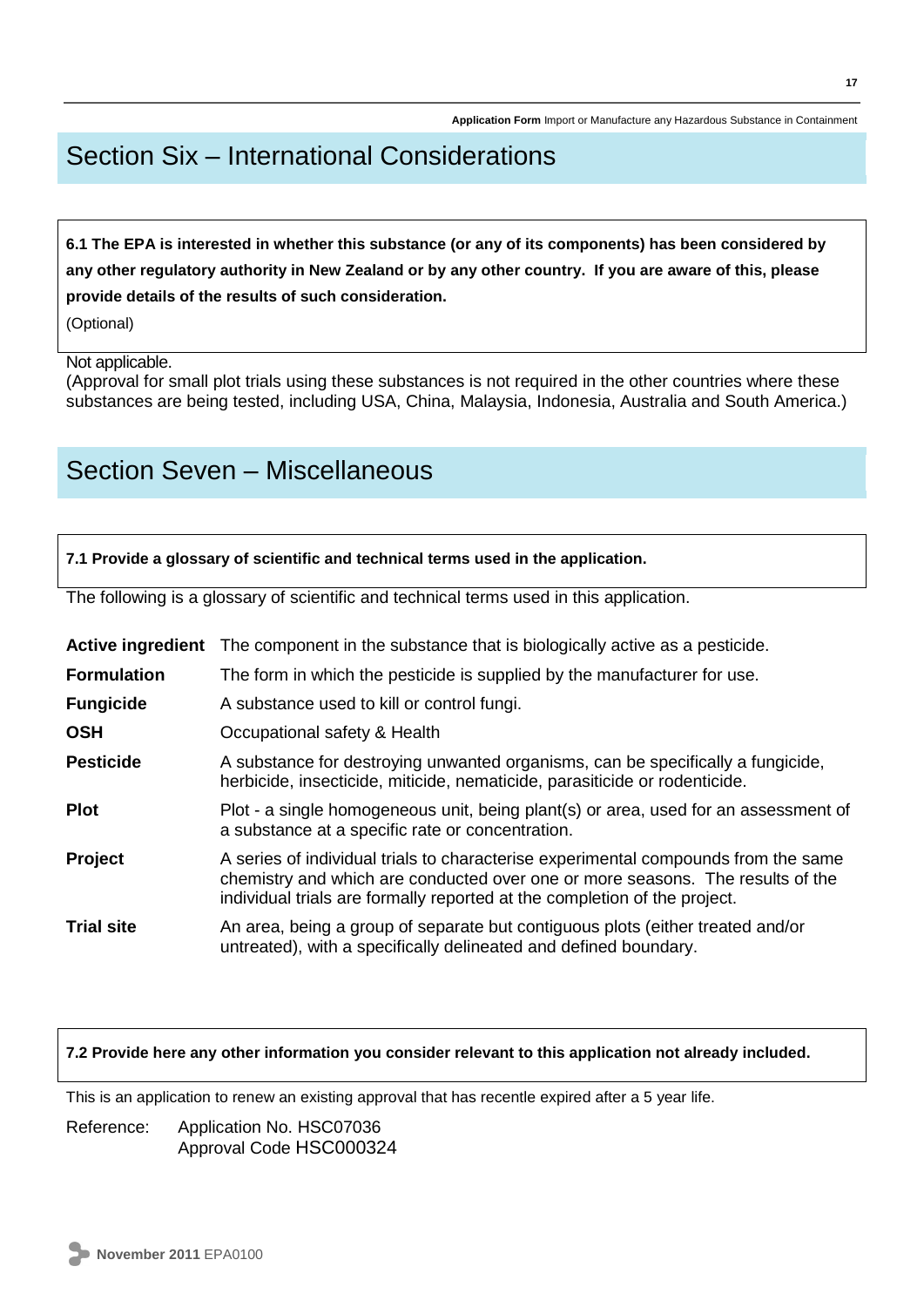## Section Eight – Summary of Public Information

The information provided in this section may be used in the Authority's public register of substances required under Section 20 of the HSNO Act.

This summary information will be used to provide information for those people and agencies (eg Ministry for the Environment, Department of Conservation, Regional Councils, etc), who will be notified of the application, and for potential submitters who request information. This information will also be used to prepare the public notice of the application.

For these reasons, applicants should ensure that this summary information does not contain any commercially sensitive material.

### **8.1 Name of the substance(s) for the public register:**

Please use a maximum of 80 characters.

ETEC Crop Solutions Limited Experimental Plant Protection Compounds [code]

## **8.2 Purpose of the application for the public register:**

This should include (in a maximum of 255 characters) an abstract giving information on the intended use of the substance and why an application is needed based on its hazardous properties.

To import into containment experimental plant protection compounds for the purpose of testing for the control of weeds, insects, fungi or bacteria or other plant damaging organisms or the management of crop plants.

### **8.3 Use Categories of the substance(s):**

The EPA has adopted the system of use categories developed by the European Union, which identify various functional uses of substances. This information is pertinent to the assessment of exposure scenarios and the determination of risk and is also useful for building up a profile of the substance. There are three sets of use categories. Within each of these, applicants should state which use categories are relevant to all intended uses of the substance(s).

- Main category:  $3 -$  Non-dispersive use
- Industry category  $1 -$  Agricultural industry
- Function/Use category: 38 Pesticides

(Optional)